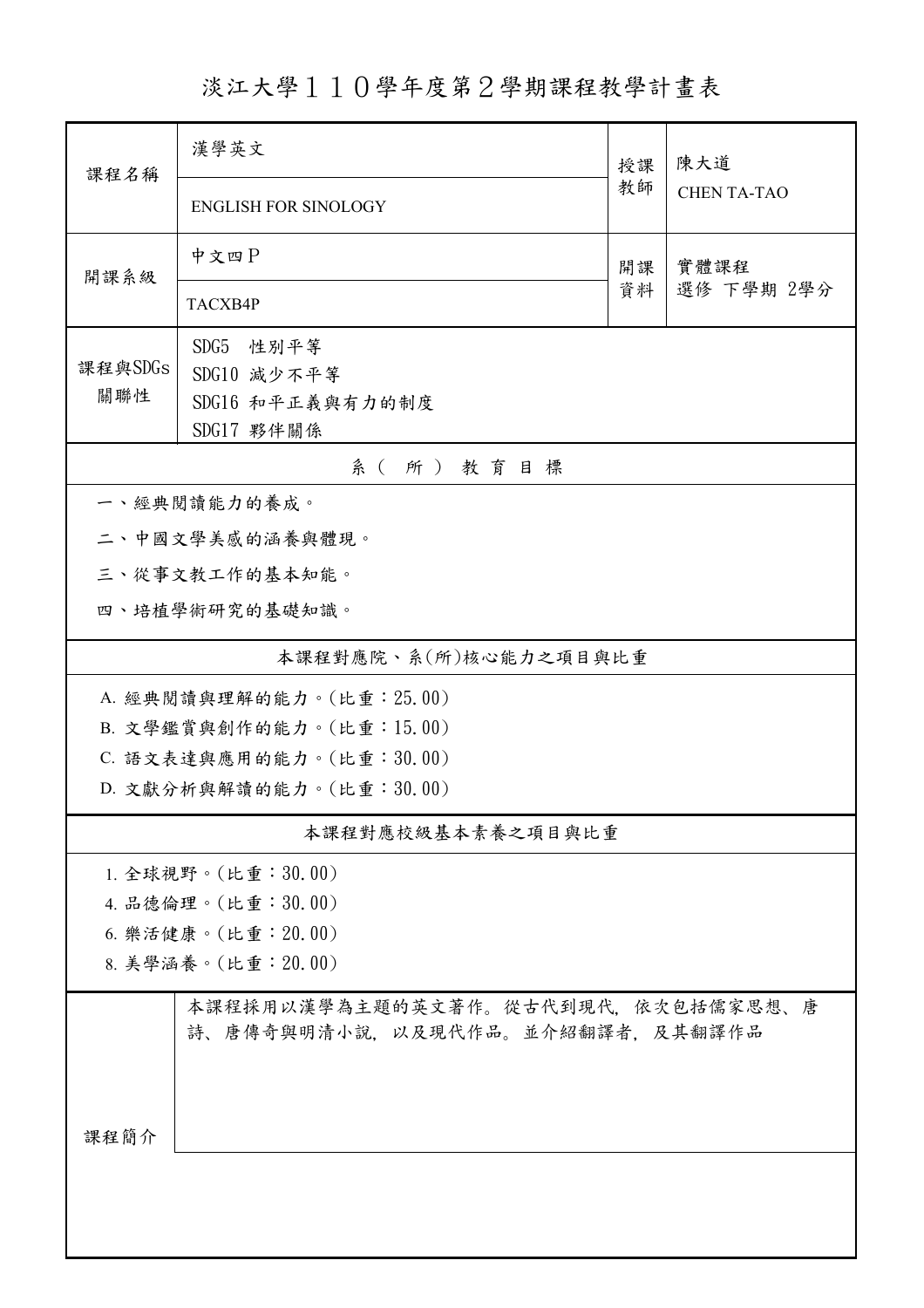|                                                                                                                                        |                            |                                                                                                                     |            | (英) This course introduces selected Chinese writings translated into<br>English. Chronologically they are The Analects of Confucius, Tang poetry,<br>Tang and the Ming Chinese short stories, as well as articles concerning<br>modern literature in the May-forth period. |                   |  |  |
|----------------------------------------------------------------------------------------------------------------------------------------|----------------------------|---------------------------------------------------------------------------------------------------------------------|------------|----------------------------------------------------------------------------------------------------------------------------------------------------------------------------------------------------------------------------------------------------------------------------|-------------------|--|--|
| 本課程教學目標與認知、情意、技能目標之對應<br>將課程教學目標分別對應「認知(Cognitive)」、「情意(Affective)」與「技能(Psychomotor)」<br>的各目標類型。                                       |                            |                                                                                                                     |            |                                                                                                                                                                                                                                                                            |                   |  |  |
| 一、認知(Cognitive):著重在該科目的事實、概念、程序、後設認知等各類知識之學習。<br>二、情意(Affective):著重在該科目的興趣、倫理、態度、信念、價值觀等之學習。<br>三、技能(Psychomotor):著重在該科目的肢體動作或技術操作之學習。 |                            |                                                                                                                     |            |                                                                                                                                                                                                                                                                            |                   |  |  |
| 序<br>號                                                                                                                                 | 教學目標(中文)                   |                                                                                                                     |            | 教學目標(英文)                                                                                                                                                                                                                                                                   |                   |  |  |
|                                                                                                                                        |                            | 介紹學生中國文學透過英語翻譯而 To let the students know the well known Chinese<br>國際化的過程與代表作品<br>literature translated in English. |            |                                                                                                                                                                                                                                                                            |                   |  |  |
|                                                                                                                                        |                            |                                                                                                                     |            | 教學目標之目標類型、核心能力、基本素養教學方法與評量方式                                                                                                                                                                                                                                               |                   |  |  |
| 序<br>號                                                                                                                                 | 目標類型                       | 院、系 $(\kappa)$<br>核心能力                                                                                              | 校級<br>基本素養 | 教學方法                                                                                                                                                                                                                                                                       | 評量方式              |  |  |
| $\mathbf{1}$                                                                                                                           | 認知                         | <b>ABCD</b>                                                                                                         | 1468       | 講述                                                                                                                                                                                                                                                                         | 測驗、討論(含課<br>堂、線上) |  |  |
| 授課進度表                                                                                                                                  |                            |                                                                                                                     |            |                                                                                                                                                                                                                                                                            |                   |  |  |
| 週<br>次                                                                                                                                 | 日期起訖                       |                                                                                                                     |            | 內 容 (Subject/Topics)                                                                                                                                                                                                                                                       | 備註                |  |  |
|                                                                                                                                        | $111/02/21$ ~<br>111/02/25 | Introduction & Review of last semester (課程介紹<br>與 回顧上學期課程)                                                          |            |                                                                                                                                                                                                                                                                            |                   |  |  |
| 2                                                                                                                                      | $111/02/28$ ~<br>111/03/04 | The Columbia History of Chinese Literature (歌大中<br>國文學史)                                                            |            |                                                                                                                                                                                                                                                                            |                   |  |  |
| 3                                                                                                                                      | $111/03/07$ ~<br>111/03/11 | The Columbia History of Chinese Literature (歌大中<br>國文學史) 2                                                          |            |                                                                                                                                                                                                                                                                            |                   |  |  |
| $\overline{4}$                                                                                                                         | $111/03/14$ ~<br>111/03/18 | The Columbia History of Chinese Literature (歌大中<br>國文學史) 3                                                          |            |                                                                                                                                                                                                                                                                            |                   |  |  |
| 5                                                                                                                                      | $111/03/21$ ~<br>111/03/25 | The Columbia History of Chinese Literature (歌大中<br>國文學史) 4                                                          |            |                                                                                                                                                                                                                                                                            |                   |  |  |
| 6                                                                                                                                      | $111/03/28$ ~<br>111/04/01 | 春假                                                                                                                  |            |                                                                                                                                                                                                                                                                            |                   |  |  |
| 7                                                                                                                                      | $111/04/04$ ~<br>111/04/08 | The Columbia History of Chinese Literature (歌大中<br>國文學史) 6                                                          |            |                                                                                                                                                                                                                                                                            |                   |  |  |
| 8                                                                                                                                      | $111/04/11$ ~<br>111/04/15 | The Columbia History of Chinese Literature (歌大中<br>國文學史) 7                                                          |            |                                                                                                                                                                                                                                                                            |                   |  |  |
| $\mathbf Q$                                                                                                                            | $111/04/18$ ~<br>111/04/22 | The Columbia History of Chinese Literature (歌大中<br>國文學史) 8                                                          |            |                                                                                                                                                                                                                                                                            |                   |  |  |
| 10                                                                                                                                     | $111/04/25$ ~<br>111/04/29 | 期中考試週                                                                                                               |            |                                                                                                                                                                                                                                                                            |                   |  |  |
|                                                                                                                                        |                            |                                                                                                                     |            |                                                                                                                                                                                                                                                                            |                   |  |  |